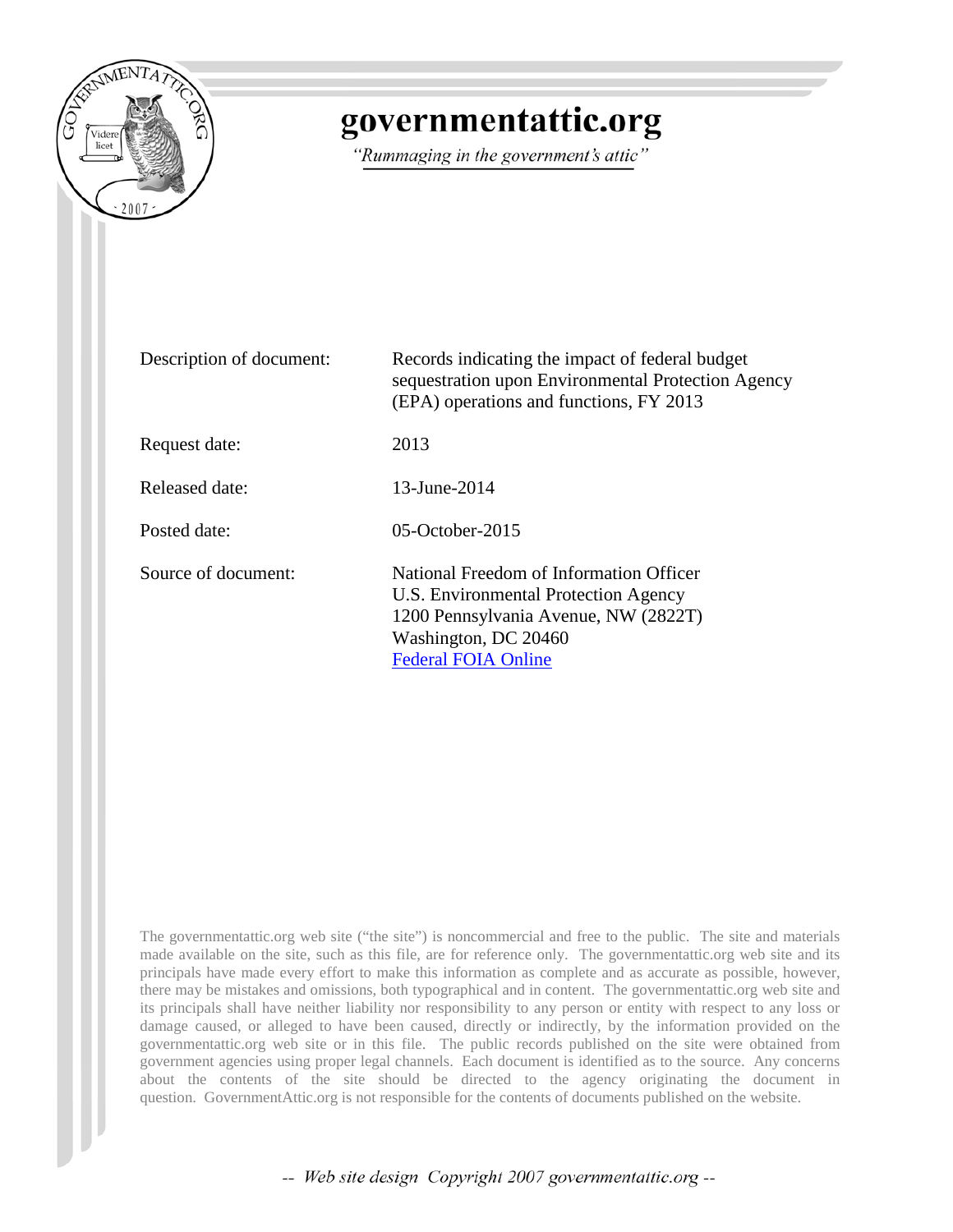

**UNITED STATES ENVIRONMENTAL PROTECTION AGENCY**  WASHINGTON, D.C. 20460

JUN 13 2014

OFFICE OF THE CHIEF FINANCIAL OFFICER

RE: FOIA Request Number: EPA-HQ-2013-005975

Thank you for your inquiry on the impact that sequestration had on the U.S. Environmental Protection Agency FY 2013 budget. A review of our records identifies the enclosed letter sent to Senator Mikulski. The enclosure was sent to her office on February 6, 2013.

If you have any additional questions, please contact Daniel Gonzalez at 202-564-2877 or gonzalez.daniel@epa.gov.

Sincerely,

Pa T

Carol Terris, Acting Director Office of Budget

Enclosure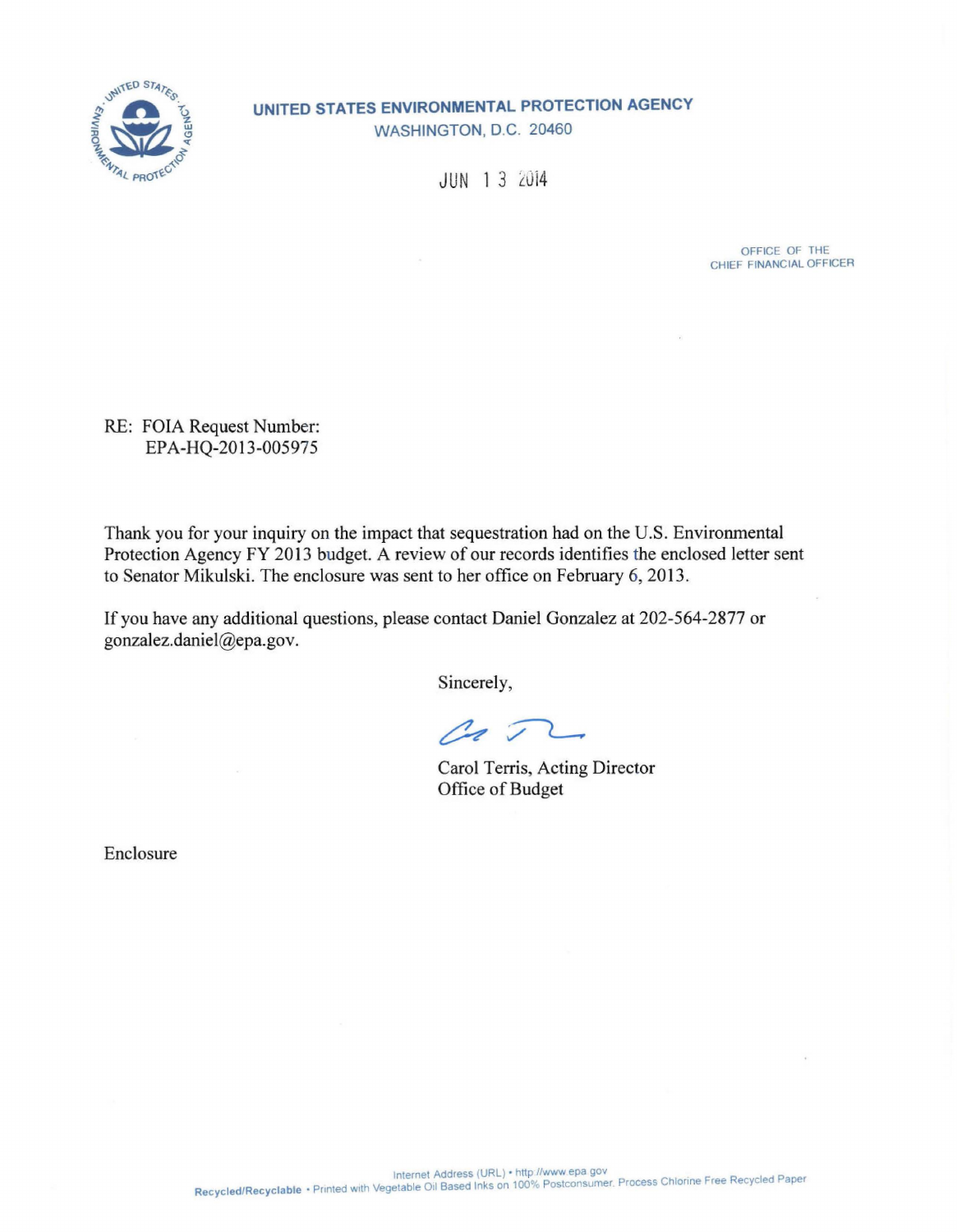

# **UNITED STATES ENVIRONMENTAL PROTECTION AGENCY**

WASHINGTON, D.C. 20460

**FEB 0 6 2013** 

THE ADMINISTRATOR

The Honorable Barbara A. Mikulski Chairwoman Committee on Appropriations United States Senate Washington. D.C. 20510

Dear Madam Chairwoman:

I am responding to your letter dated January 22, 2013, requesting information about the impact that sequestration will have on the U.S. Environmental Protection Agency's ability to protect the nation's environment and public health. As stewards of taxpayers' dollars, we have set priorities, made tough choices and managed our budget carefully. Sequestration, however, will force us to make cuts we believe will directly undercut our congressionally-mandated mission of ensuring Americans have clean air, clean water and clean land. I am enclosing our preliminary assessment of some of the impacts of sequestration, should it be implemented. Our assessment highlights a number of immediate impacts to programs, people and services.

Should you have any questions about the information included. please have your staff contact Ed Walsh of my staff at (202) 564-4594.

Sinceres,

Lisa P. Jackson

Enclosure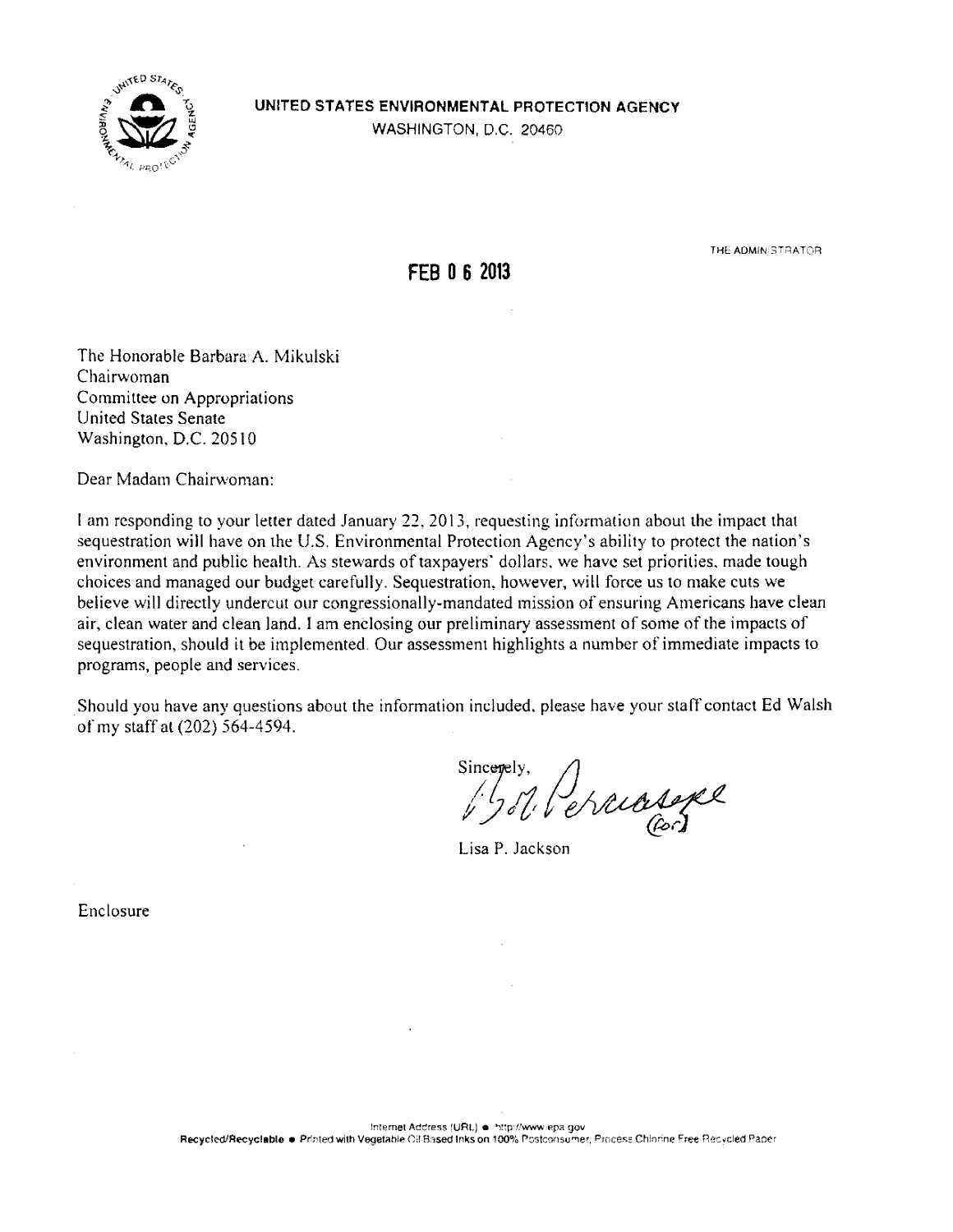# Air Programs

# *ENERGY STAR*

- ENERGY STAR is relied upon by millions of Americans and thousands of companies to save money and protect the environment through energy efficient products and practices.
	- o Results are already adding up. Americans, with the help of ENERGY STAR, prevented 210 million metric tons of GHG emissions1 in 2011 alone- equivalent to the annual emissions from 41 million vehicles-and reduced their utility bills by \$23 billion.
- Under sequestration, there would be three specific impacts that could jeopardize, delay or impair further progress: (1) EPA's ability to keep ENERGY STAR product specifications up to date across more than 65 categories would slow down, including electronics, appliances and home heating and cooling systems; (2) EPA would have to reduce the number of energy-intensive industrial sectors it works with to develop energy performance indicators and Energy Efficiency Guides; and (3) EPA would reduce support for our Portfolio Manager, both the planned upgrade and our ability to support its users, including the approximately 10 major cities and states as well as the federal government, which use the tool in emissions and energy disclosure and benchmarking policies.

#### Vehicle Certification

- Before new vehicles can be sold in the United States, EPA must first certify that they are in compliance with emissions standards.
- Sequestration would harm EPA's ability to confirm in a timely manner that manufacturers are complying with all vehicle emission standards and creates the risk that some manufacturers would be delayed in their ability to certify their products. Without this certification, they would be unable to sell these products in the United States, thus depriving car-buyers access to the latest vehicles and potentially harming vehicle sales and the economy.

### State Air Monitors

- Air quality monitoring is vital to the protection of public health from harmful air pollution.
- Sequestration would reduce the funding EPA provides states to monitor alr quality, likely forcing the shutdown of some critical air monitoring sites. Lost monitoring for high priority pollutants such as ozone and fine particles would impact the collection of data necessary for determining whether areas of the country meet, or do not meet, the Clean Air Act's health-based standards.
- Sequestration would force the Agency to eliminate or significantly reduce essential air quality data systems like AIRNow, a popular air quality reporting and forecasting system. Americans that have or care for individuals with respiratory and cardiac health issues rely on AIRNow for information about when to take action to avoid health impacts from air pollution. The Agency would eliminate upgrades for the Emission Inventory and Air Quality Systems - the Agency would only fund operations for these systems. These systems store and process air quality monitoring and emissions data from across the nation that informs EPA, state, tribal, and local air agencies' decisions on steps needed to improve air quality. Without this monitoring data, future improvements in air quality would be hampered or delayed.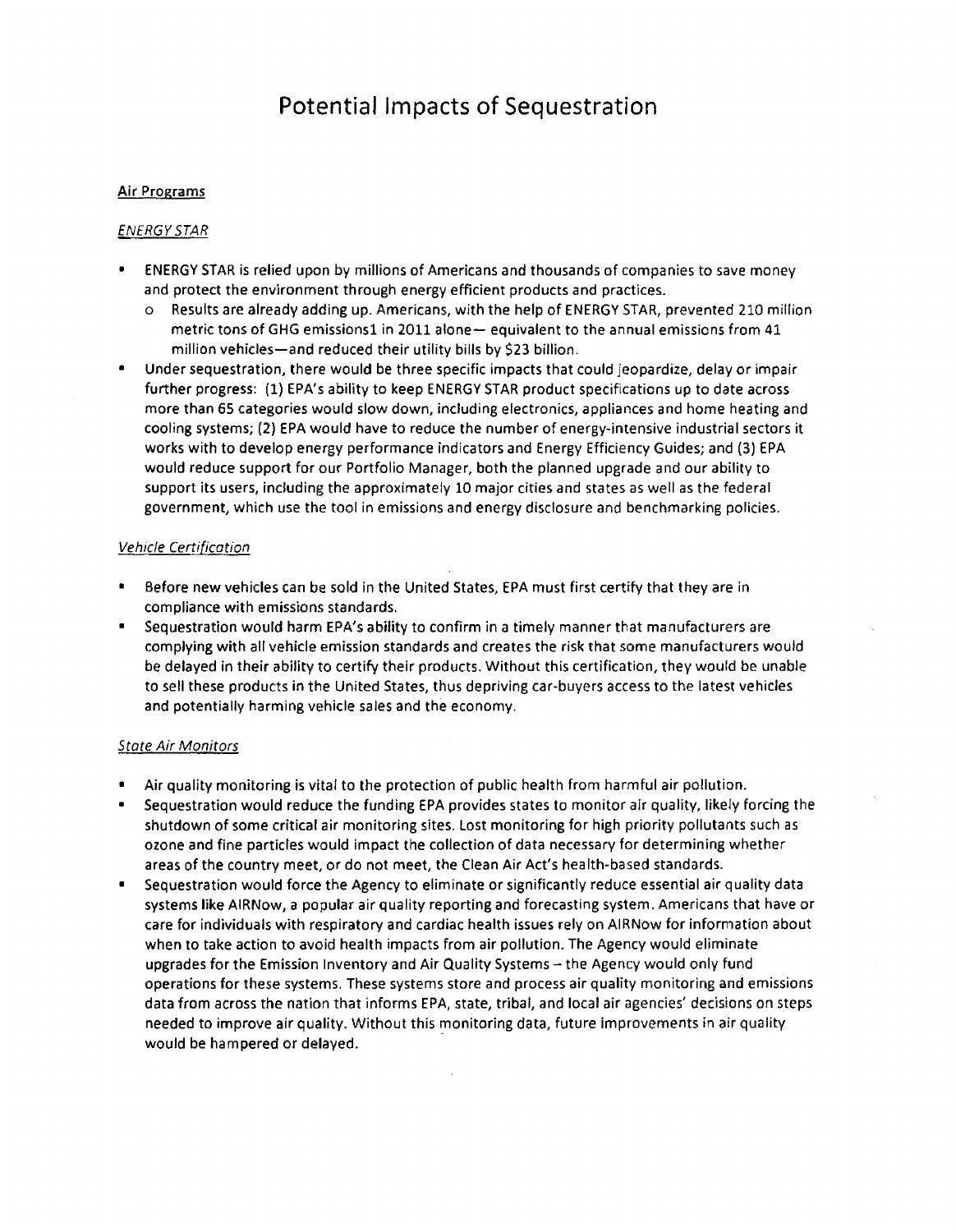# Enforcement and Compliance Programs

# Civil and Criminal Enforcement

Americans expect their government to protect them from violations of the nation's environmental laws that could harm their families and impact the safety and prosperity of their communities. Sequestration's reduction to EPA's enforcement budget would:

- Reduce EPA's ability to monitor compliance with environmental laws - as fewer environmental cops are on the "beat" to enforce environmental laws (note implementation of the sequester could result in 1,000 fewer inspections in FY 2013.)
- Limit EPA's capacity to identify toxic air emissions, water discharges, and other sources of pollution that directly affect public health and the environment.

### National Environmental Policy Act

• EPA's comments on environmental reviews are required by law and help to ensure that federal agencies understand the potential environmental impacts and have considered alternatives to proposed projects on federal lands. Sequestration would reduce support for environmental reviews and could slow the approval of transportation and energy related projects.

### Superfund Enforcement

Superfund enforcement ensures that responsible parties pay for necessary and often costly cleanups at the nation's most polluted sites. Sequestration would cut work to press responsible parties to clean up contaminated sites in communities and restore clean up funds for use at other sites - putting the costs back on the American public. (note: estimated \$100 million loss in clean-up commitments and cost reimbursements to the government).

### Tribal Programs

EPA tribal funding supports environmental protection for 566 tribes on 70 million acres of tribal lands. This funding includes the most significant grant resources to help tribal governments build the core capacity necessary to protect public health and the environment. Funds are used to support staffing of environmental directors and technicians to implement environmental projects, including safe drinking water programs and development of solid waste management plans. Reduced funds under sequestration would directly impact some of the country's most economically disadvantaged communities, resulting in loss of employment, and hindering tribal governments' ability to ensure clean air and clean and safe water.

### Research and Development Programs

### Air. Climate and Energy

• Under sequestration, cuts to EPA climate research would limit the ability of local, state and the federal government to help communities adapt to and prepare for certain effects of climate change, such as severe weather events. Without information provided by climate research, local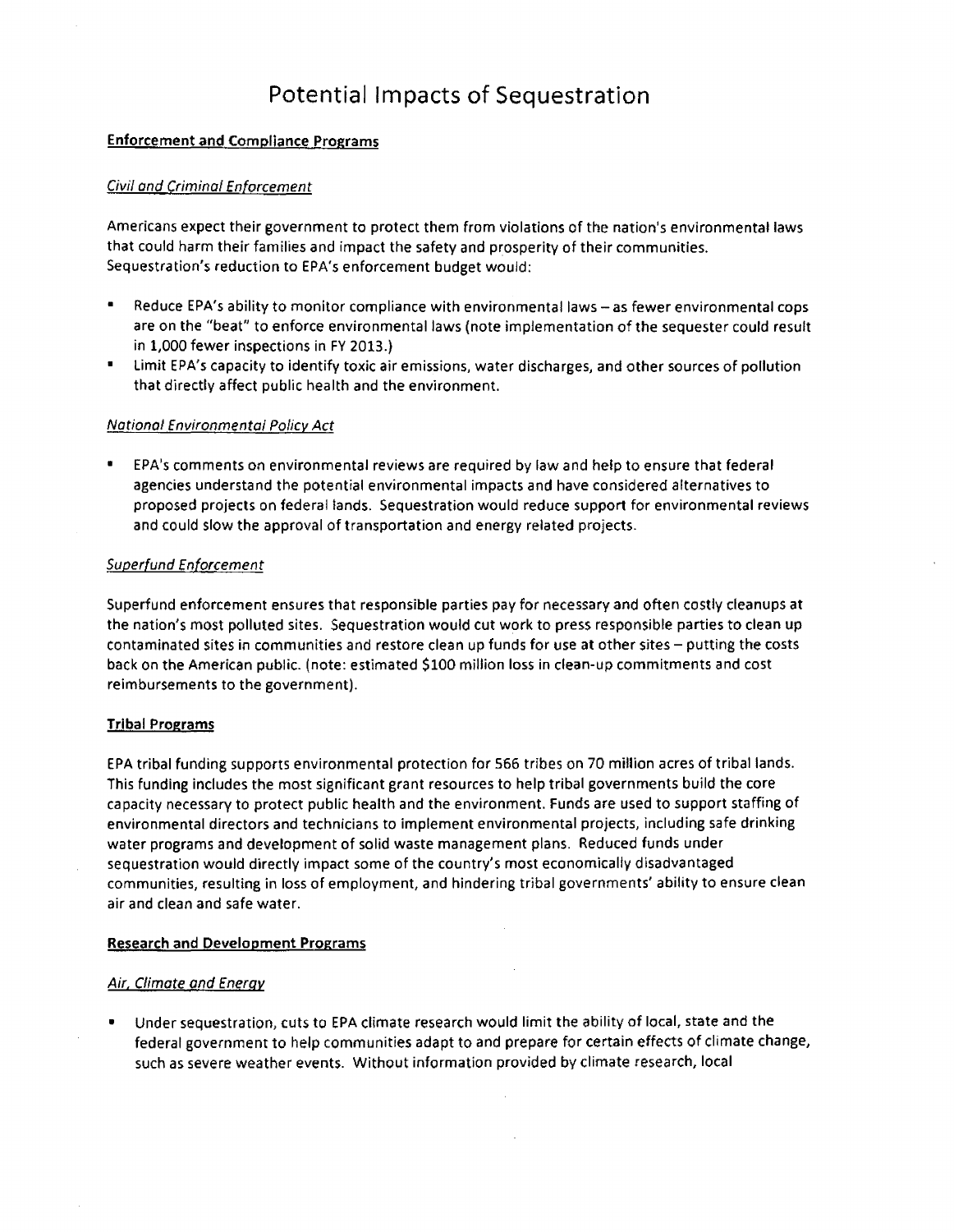governments would not know how climate change would affect water quality, and therefore would be unable to develop adaptation strategies to maintain protection of water quality as the climate changes.

• Implementation of the sequester would eliminate research to increase our understanding of exposures and health effects of air pollutants on susceptible and vulnerable populations, such as asthmatics, the growing aging population, and individuals living near air pollution sources which would impact the development of national air quality standards as required by the Clean Air Act.

# Chemical Safety for Sustainability

• Under sequestration, the reduction in funding would impede EPA's ability to assess and understand the effect of nanomaterials on human health and dispose of rare earth materials used in electronics, thereby limiting innovation and manufacturing opportunities with these materials in the US. The reduction in funding for endocrine disrupting chemicals research would limit our nation's ability to determine where and how susceptible people are exposed to endocrine disrupting chemicals, and to understand how these toxic exposures impact their health and welfare. Limiting the use of advanced chemical evaluation approaches recommended by the National Academy of Sciences would impair the ability of business, states and EPA to make decisions on both the safety of existing industrial chemicals, as well as on the development and use of safer chemicals.

# Sustainable & Healthy Communities

- Under sequestration EPA would reduce the number of undergraduate and graduate fellowships (STAR and GRO) by approximately 45, thus eliminating any new fellowships. The Fellowship program, one of the most successful fellowship programs in government, is educating the next generation of environmental scientists, which is critical to a strong and competitive economy.
- Reductions under Sequestration would discontinue funding for two joint EPA/National Institutes of Health Centers of Excellence for Children's Health Research. These centers are providing a greater understanding of how the environment impacts today's most pressing children's health challenges, including asthma, autism, attention deficit hyperactivity disorder (ADHD), neurodevelopmental deficits, childhood leukemia, diabetes, and obesity. Eliminating funding would negatively impact graduate students and faculty who would have to look for new funding to keep their research going and ultimately slow down the pace of scientific research in these important areas. Research in these areas translates to improved public health.
- EPA research and grants to academic institutions for studies to understand human health disparities at the community-level would both be severely curtailed by reductions under sequestration. This would be especially significant to disproportionately affected communities across the US. Important research would be stopped mid-stream and graduate students would be without expected funding. This would delay scientific research in these fields, which are important to advancing public health.

### Safe and Sustainable Water Resources

- Under sequestration Reductions to green infrastructure (GI) research would slow the Agency's ability to provide GI best-management practices to municipalities dealing with costly storm water enforcement actions. Other benefits of GI, such as wildlife habitat, flood and erosion control, recreational opportunities, jobs and increased property values, would also be Jost.
- Sequestration would cut research to find cleaner and cheaper solutions to help states and cities address the nation's crumbling water infrastructure that is contaminating clean drinking water and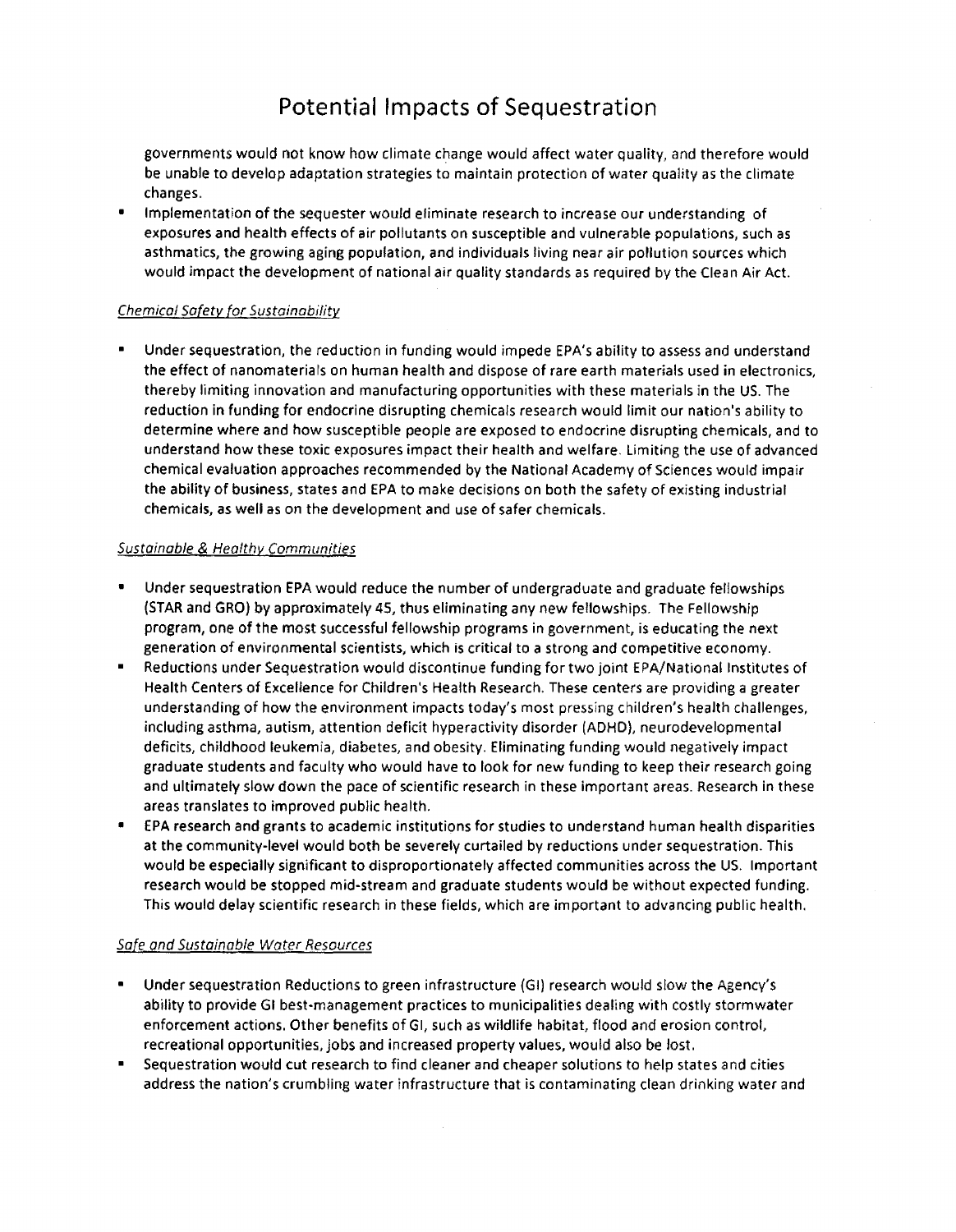causing substantial loss of valuable quantities of water.

### Human Health Risk Assessment

- Reductions under Sequestration would result in the significant delay of crucial Integrated Risk Information System (IRIS) human health related assessments (e.g. arsenic, styrene, ethylbenzene, naphthalene and manganese) that would limit the ability of EPA and states to make decisions to protect people's health.
- Sequestration reductions delaying the delivery of four major Integrated Science Assessments would limit the ability of EPA to make decisions that would protect people from certain air pollutants.

# Homeland Security Research

- Sequestration would stall development of approaches to manage waste from radiological contaminants following a terrorist attack or a nuclear accident. Opportunities to learn lessons from the Japanese Fukushima Disaster would be lost.
- Under sequestration, reductions in practical research on preparedness following disasters would inhibit the development of techniques and procedures for communities to prepare for and recover from natural disasters and industrial accidents (e.g., Deepwater Horizon, Superstorm Sandy). This would lead to longer recovery times and higher costs at the local, state, and national levels.

# Water Programs

# State Revolving Fund Program (SRFs):

• Under sequestration, cuts to Clean Water and Drinking Water SRFs would deprive communities from access to funding to build or repair decaying water and wastewater infrastructure that provides safe drinking water and removes and treats sewage.

### Water Program State Implementation Grants:

- Reductions under sequestration would impact states' ability to meet drinking water public health standards and to reduce the nitrogen and phosphorus pollution that contaminate drinking water supplies, cause toxic algae blooms, and deprive waters of oxygen that fish need to survive. This reduction would result in the elimination of more than 100 water quality protection and restoration projects throughout the United States. Examples of specific projects that would be impacted include but are not limited to:
	- o Assisting small and/or disadvantaged public drinking water systems that need assistance to improve the safety of the drinking water delivered to communities.
	- o Protecting children from harmful exposure to lead in drinking water by revising the Lead and Copper Rule
	- o Protecting public health from cancer-causing Volatile Organic Compounds in drinking water

# EPA 's Water Program Implementation:

• Reductions under sequestration would limit assistance provided to states and tribes to ensure safe and clean water, including protecting children from exposure to lead in drinking water; protecting rivers and streams from industrial and municipal pollution discharges, identifying and developing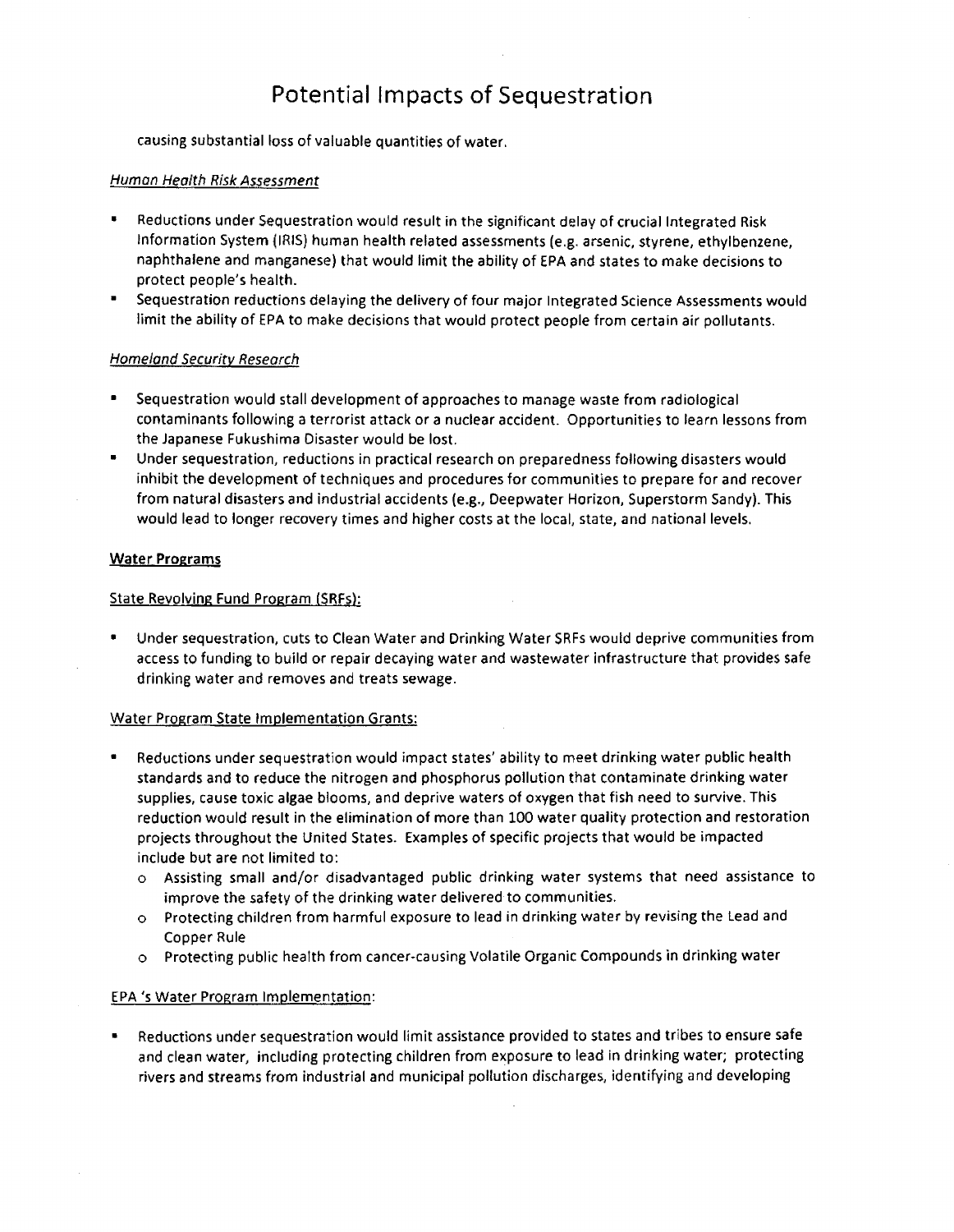cleanup plans for polluted waterways, and developing science to support human health and aquatic life.

#### Superstorm Sandy Appropriation:

• Sequestration would reduce funding available to enhance resiliency and reduce flood damage risk and vulnerability at treatment works in communities impacted by Superstorm Sandy.

### Community Protection Reduced

The Agency's cleanup programs protect communities from the risks posed by hazardous waste sites and releases and returns formally contaminated properties to beneficial use.

- The Superfund Remedial program would be unable to fund an estimated 3-5 new construction projects to protect the American public at Superfund National Priority List sites due to constrained funding from the sequestration.
- Under sequestration, the Agency may have to stop work at one or more ongoing Superfund Remedial construction projects. Stopping any ongoing work would increase costs in the long run (due to contract termination penalties and the need to demobilize and re-mobilize construction contractors).
- The sequestration would reduce funding available for other parts of the Superfund Remedial program as well. Critical steps leading up to construction would be curtailed.
- Cuts to the Brownfield Program's budget under sequestration would limit the Agency's ability to provide cleanup, job training, and technical assistance to brownfield communities. The Program leverages nearly \$17 dollars of private and public sector funding for every dollar expended by the Brownfields program to clean up sites and help revitalize communities and support economic development.
- Under sequestration, funding cuts would reduce Risk Management Plan (RMP) Program inspections and prevention activities. Both high-risk and non high-risk RMP facility inspections would be reduced by approximately 26 inspections per year, from 500 to 474. Of the reduced inspections, approximately 8 would be from high risk facilities and the RMP inspector training program would be reduced.
- Cuts to the Oil Spill program under sequestration would reduce protection of US waters from oil spills by reducing inspection and prevention activities. The largest program impact of an oil budget reduction would be on inspections at regulated facilities. EPA currently conducts approximately 840 inspections per year at SPCC-regulated facilities (which represents 0.13 % of the total universe of 640,000) and 290 FRP inspections/ unannounced exercises (about 6.5% of the universe of 4,400). EPA would reduce approximately 37 FRP inspections in FY 2013 and limit the development of a third party audit program for SPCC facilities, which may lead to a decrease in compliance with environmental and health regulations.

### **EPA / State Cleanup and Waste Program Cuts**

- Under sequestration state cleanup program funding would be cut reducing site assessments .
- Cuts in Leaking Underground Storage Tank state grants under sequestration would result in nearly 290 fewer cleanups completed at contaminated sites, limiting further reductions to the backlog of sites awaiting cleanup. It would reduce the number of sites and acres ready for reuse or continued